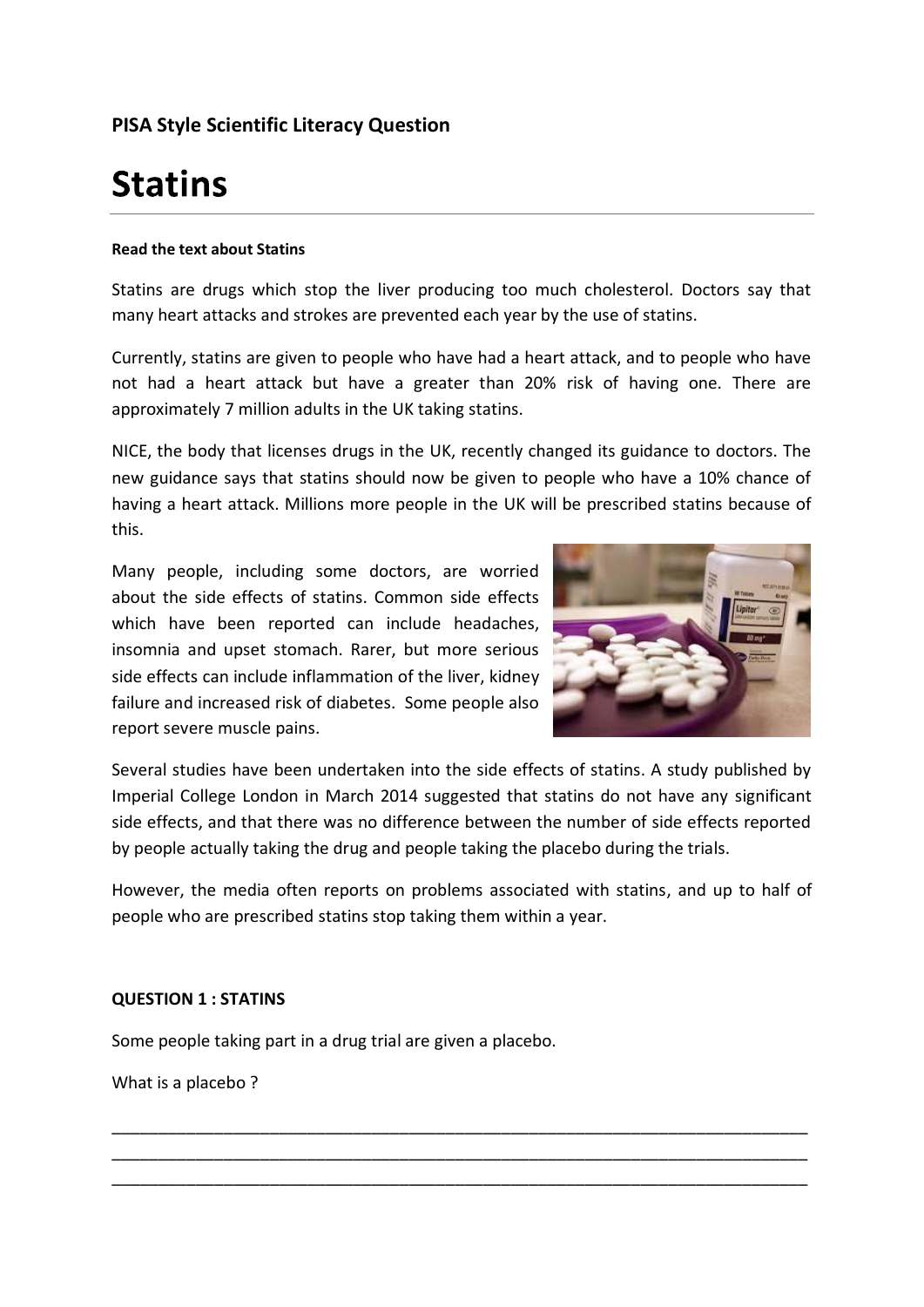What is the purpose of a placebo ?

# **QUESTION 2 : STATINS**

A drug company wants to carry out a trial to see if it's statin causes side effects. Which of the following is the best experimental design for this trial?

\_\_\_\_\_\_\_\_\_\_\_\_\_\_\_\_\_\_\_\_\_\_\_\_\_\_\_\_\_\_\_\_\_\_\_\_\_\_\_\_\_\_\_\_\_\_\_\_\_\_\_\_\_\_\_\_\_\_\_\_\_\_\_\_\_\_\_\_\_\_\_\_\_\_\_ \_\_\_\_\_\_\_\_\_\_\_\_\_\_\_\_\_\_\_\_\_\_\_\_\_\_\_\_\_\_\_\_\_\_\_\_\_\_\_\_\_\_\_\_\_\_\_\_\_\_\_\_\_\_\_\_\_\_\_\_\_\_\_\_\_\_\_\_\_\_\_\_\_\_\_ \_\_\_\_\_\_\_\_\_\_\_\_\_\_\_\_\_\_\_\_\_\_\_\_\_\_\_\_\_\_\_\_\_\_\_\_\_\_\_\_\_\_\_\_\_\_\_\_\_\_\_\_\_\_\_\_\_\_\_\_\_\_\_\_\_\_\_\_\_\_\_\_\_\_\_

- A All the people in the trial are given the statin
- B All the people in the trial are given the statin except for one person
- C Only people who have reported side effects from using a statin before are given the drug
- D Half the people in the trial are randomly selected to receive the statin, and half are given a placebo

# **A trial looking at the side effects of statins involving 100 people is carried out.**

**The percentage of people in the trial reporting side effects is as follows.**

|                                      | Percentage of people who<br>reported side effects. |
|--------------------------------------|----------------------------------------------------|
| People who were given the<br>statin  | 29%                                                |
| People who were given the<br>placebo | 27%                                                |

## **QUESTION 3 : STATINS**

Which statement best describes the results of this experiment?

- A The statin causes side effects
- B The statin does not cause side effects
- C A similar number of people reported side effects when taking the placebo as taking the statin
- D Everyone who takes statins experiences side effects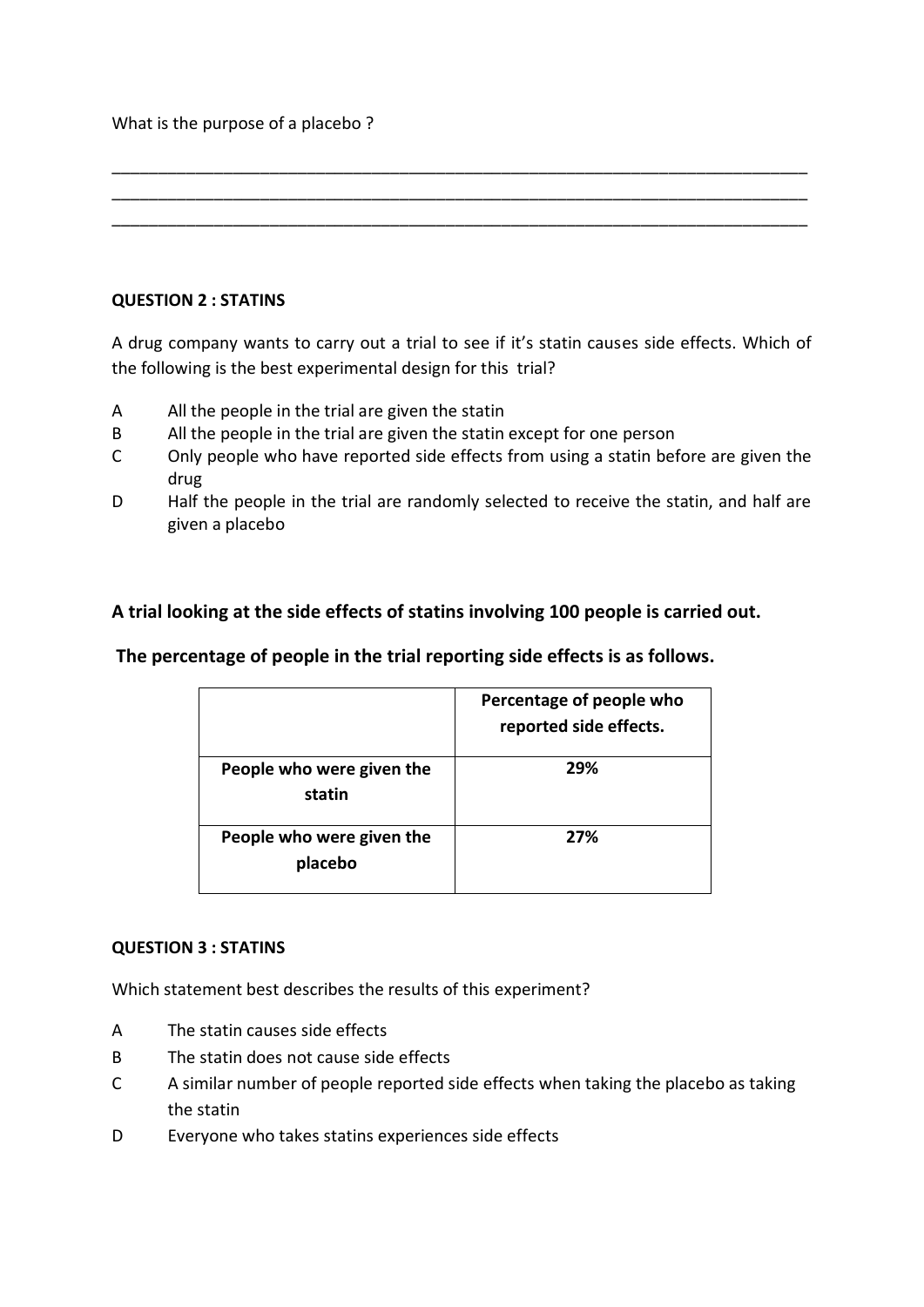#### **QUESTION 4 : STATINS**

What additional information about the side effects does the drug company need to know before it decides whether the drug is safe?

\_\_\_\_\_\_\_\_\_\_\_\_\_\_\_\_\_\_\_\_\_\_\_\_\_\_\_\_\_\_\_\_\_\_\_\_\_\_\_\_\_\_\_\_\_\_\_\_\_\_\_\_\_\_\_\_\_\_\_\_\_\_\_\_\_\_\_\_\_\_\_\_\_\_\_ \_\_\_\_\_\_\_\_\_\_\_\_\_\_\_\_\_\_\_\_\_\_\_\_\_\_\_\_\_\_\_\_\_\_\_\_\_\_\_\_\_\_\_\_\_\_\_\_\_\_\_\_\_\_\_\_\_\_\_\_\_\_\_\_\_\_\_\_\_\_\_\_\_\_\_ \_\_\_\_\_\_\_\_\_\_\_\_\_\_\_\_\_\_\_\_\_\_\_\_\_\_\_\_\_\_\_\_\_\_\_\_\_\_\_\_\_\_\_\_\_\_\_\_\_\_\_\_\_\_\_\_\_\_\_\_\_\_\_\_\_\_\_\_\_\_\_\_\_\_\_ \_\_\_\_\_\_\_\_\_\_\_\_\_\_\_\_\_\_\_\_\_\_\_\_\_\_\_\_\_\_\_\_\_\_\_\_\_\_\_\_\_\_\_\_\_\_\_\_\_\_\_\_\_\_\_\_\_\_\_\_\_\_\_\_\_\_\_\_\_\_\_\_\_\_\_

# **Rhian says that the statement 'Up to half of people who are prescribed statins stop taking them within a year' proves that statins must have side effects.**

## **QUESTION 5 : STATINS**

Give a reason why people might stop taking statins that would oppose Rhian's argument.

\_\_\_\_\_\_\_\_\_\_\_\_\_\_\_\_\_\_\_\_\_\_\_\_\_\_\_\_\_\_\_\_\_\_\_\_\_\_\_\_\_\_\_\_\_\_\_\_\_\_\_\_\_\_\_\_\_\_\_\_\_\_\_\_\_\_\_\_\_\_\_\_\_\_\_ \_\_\_\_\_\_\_\_\_\_\_\_\_\_\_\_\_\_\_\_\_\_\_\_\_\_\_\_\_\_\_\_\_\_\_\_\_\_\_\_\_\_\_\_\_\_\_\_\_\_\_\_\_\_\_\_\_\_\_\_\_\_\_\_\_\_\_\_\_\_\_\_\_\_\_ \_\_\_\_\_\_\_\_\_\_\_\_\_\_\_\_\_\_\_\_\_\_\_\_\_\_\_\_\_\_\_\_\_\_\_\_\_\_\_\_\_\_\_\_\_\_\_\_\_\_\_\_\_\_\_\_\_\_\_\_\_\_\_\_\_\_\_\_\_\_\_\_\_\_\_ \_\_\_\_\_\_\_\_\_\_\_\_\_\_\_\_\_\_\_\_\_\_\_\_\_\_\_\_\_\_\_\_\_\_\_\_\_\_\_\_\_\_\_\_\_\_\_\_\_\_\_\_\_\_\_\_\_\_\_\_\_\_\_\_\_\_\_\_\_\_\_\_\_\_\_

Read the text about cholesterol:

# *Cholesterol*

*Cholesterol is manufactured in the liver. It is carried around in the blood by chemicals called lipoproteins. There are two types of these lipoproteins – High Density Lipoproteins (HDL) and Low Density Lipoproteins (LDL). HDLs are commonly referred to as 'good' cholesterol because they carry cholesterol back to the liver and so prevent it from building up in the arteries and blocking them. HDL levels can be increased by eating a diet rich in polyunsaturated fats such as sunflower oil. LDLs are often called 'bad' cholesterol, because they carry cholesterol away from the liver to the cells. High levels of LDLs can lead to cholesterol building up on the walls of the blood vessels. Eating high levels of saturated fats such as butter can increase levels of LDLs in the blood. To keep your heart healthy you need a high proportion of HDLs compared to LDLs. Keeping these lipoproteins in the right proportions can help to reduce the overall level of cholesterol in your blood.*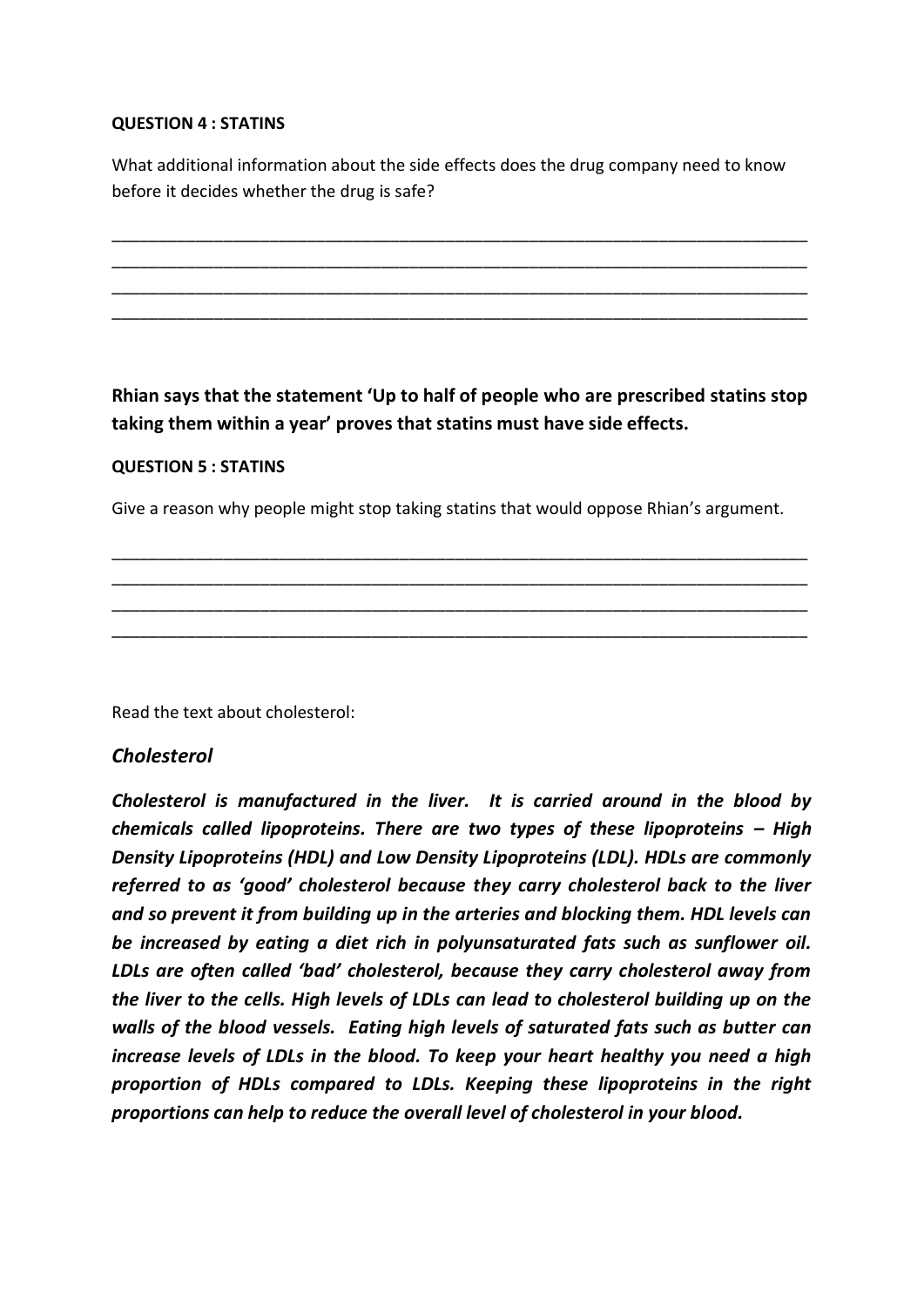#### **QUESTION 6 : STATINS**

Why are high levels of LDLs in your blood bad for your health ?

#### **QUESTION 7 : STATINS**

Roger has been prescribed a statin to reduce his cholesterol. Every month his doctor monitors Roger's cholesterol level by testing a sample of his blood. After 6 months of taking the statin Roger's cholesterol level has not gone down.

\_\_\_\_\_\_\_\_\_\_\_\_\_\_\_\_\_\_\_\_\_\_\_\_\_\_\_\_\_\_\_\_\_\_\_\_\_\_\_\_\_\_\_\_\_\_\_\_\_\_\_\_\_\_\_\_\_\_\_\_\_\_\_\_\_\_\_\_\_\_\_\_\_\_\_ \_\_\_\_\_\_\_\_\_\_\_\_\_\_\_\_\_\_\_\_\_\_\_\_\_\_\_\_\_\_\_\_\_\_\_\_\_\_\_\_\_\_\_\_\_\_\_\_\_\_\_\_\_\_\_\_\_\_\_\_\_\_\_\_\_\_\_\_\_\_\_\_\_\_\_ \_\_\_\_\_\_\_\_\_\_\_\_\_\_\_\_\_\_\_\_\_\_\_\_\_\_\_\_\_\_\_\_\_\_\_\_\_\_\_\_\_\_\_\_\_\_\_\_\_\_\_\_\_\_\_\_\_\_\_\_\_\_\_\_\_\_\_\_\_\_\_\_\_\_\_

Which of these statements is the most likely reason why Roger's cholesterol has not gone down ?

- A Roger experiences some mild side effects whilst taking the statin
- B Roger has continued to eat a diet that is high in saturated fats
- C Roger's doctor increased the dose of the statin he was prescribing
- D Roger forgot to take his statin tablets when he went away for a weekend

#### **QUESTION 8 : STATINS**

Statins can help to reduce the risk of heart attacks and strokes by lowering cholesterol.

Give another way that people can reduce their cholesterol levels apart from taking statins.

\_\_\_\_\_\_\_\_\_\_\_\_\_\_\_\_\_\_\_\_\_\_\_\_\_\_\_\_\_\_\_\_\_\_\_\_\_\_\_\_\_\_\_\_\_\_\_\_\_\_\_\_\_\_\_\_\_\_\_\_\_\_\_\_\_\_\_\_\_\_\_\_\_\_\_ \_\_\_\_\_\_\_\_\_\_\_\_\_\_\_\_\_\_\_\_\_\_\_\_\_\_\_\_\_\_\_\_\_\_\_\_\_\_\_\_\_\_\_\_\_\_\_\_\_\_\_\_\_\_\_\_\_\_\_\_\_\_\_\_\_\_\_\_\_\_\_\_\_\_\_ \_\_\_\_\_\_\_\_\_\_\_\_\_\_\_\_\_\_\_\_\_\_\_\_\_\_\_\_\_\_\_\_\_\_\_\_\_\_\_\_\_\_\_\_\_\_\_\_\_\_\_\_\_\_\_\_\_\_\_\_\_\_\_\_\_\_\_\_\_\_\_\_\_\_\_ \_\_\_\_\_\_\_\_\_\_\_\_\_\_\_\_\_\_\_\_\_\_\_\_\_\_\_\_\_\_\_\_\_\_\_\_\_\_\_\_\_\_\_\_\_\_\_\_\_\_\_\_\_\_\_\_\_\_\_\_\_\_\_\_\_\_\_\_\_\_\_\_\_\_\_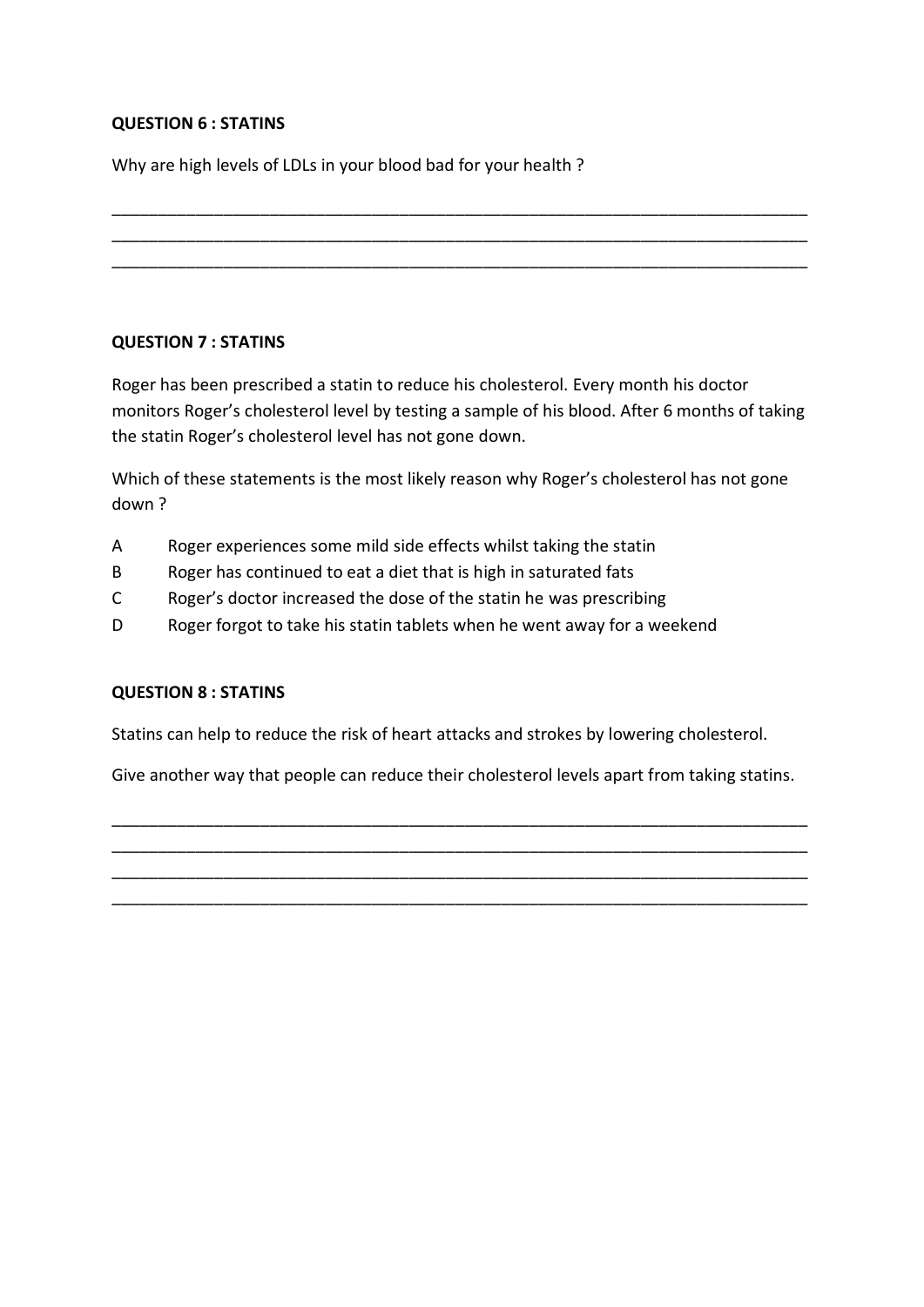#### **SCORING : STATINS**

#### **Question 1**

## *Full credit :*

A dummy pill / inert pill / a pill that does not contain the drug / a sugar pill / a fake treatment / a dummy treatment

Helps you to compare the effects of the real drug / that acts as a control in a drug trial / stops people being influenced by knowing whether they have been the real drug or not. (link the placebo containing no active ingredient to its use)

## *Partial credit :*

A dummy pill / inert pill/ a pill that does not contain the drug / a sugar pill/ a fake treatment/ a dummy treatment (no reference made to its use)

Used to make a drug trial fair / used to compare effects in a drug trial / makes people think they have been given an actual drug / used as a control in a drug trial (without saying that it doesn't contain any drug / active ingredients).

#### *No Credit :*

Other responses

Missing

#### **Narrative:**

Placebos are used in drug trials as a 'control' to compare any possible effects (positive or negative) of the drug against. They are also a means by which the participants in the trial can be 'blind' as to whether they have been given the drug or not, therefore eliminating the possibility that the effects which are seen or reported have been influenced by the subconscious of the participant. (Related term  $-$  'placebo effect'  $-$  a sense of benefit felt by a patient that arises solely from the knowledge that treatment has been given).

| <b>Framework Categories</b> | 2015 Framework                        |
|-----------------------------|---------------------------------------|
| Knowledge type              | Knowledge of the content of science   |
| Competency                  | Explain phenomena scientifically      |
| Context                     | Health and disease - local / national |
| <b>Cognitive demand</b>     | Low / medium                          |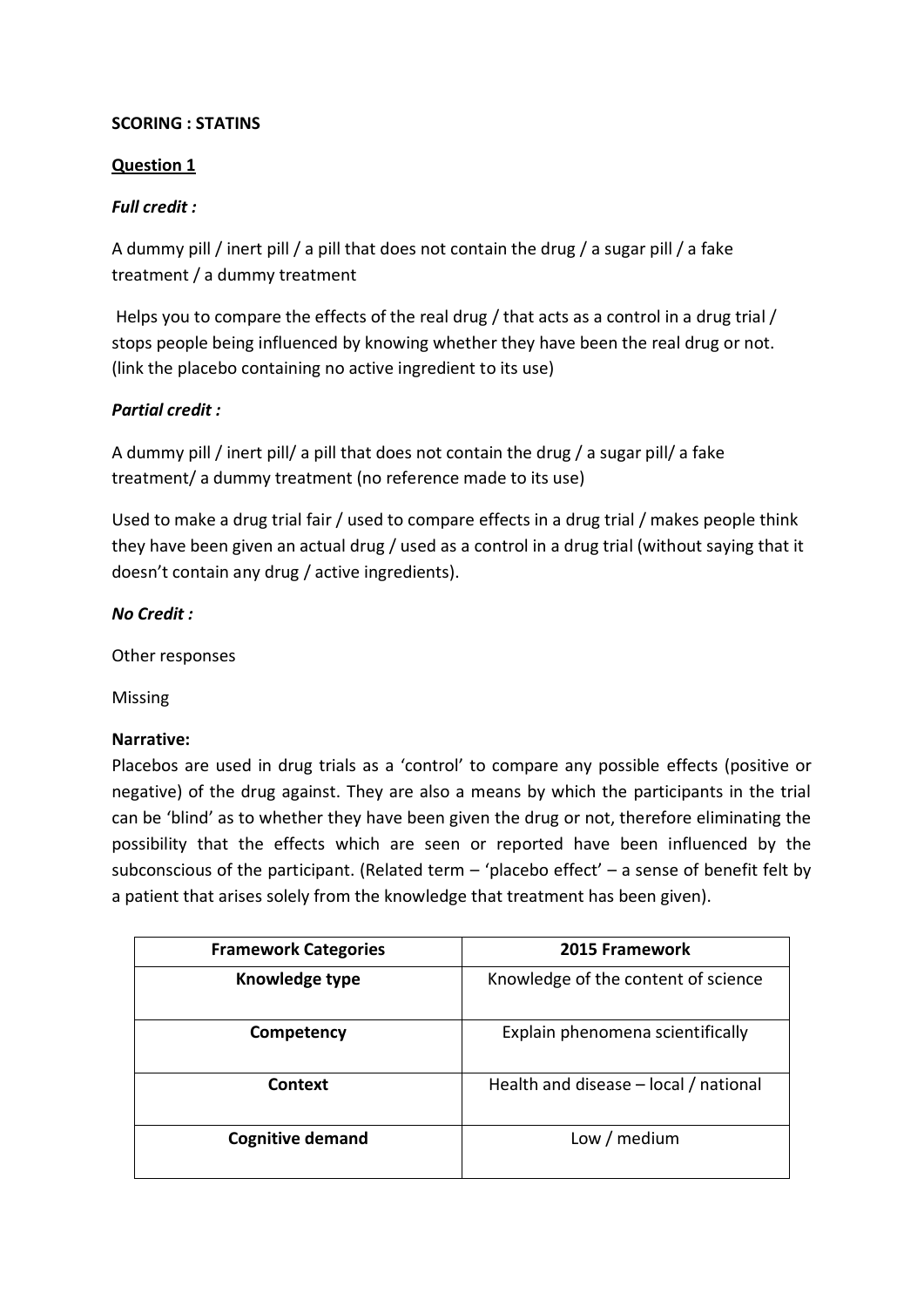## *Full credit :*

D Half the people in the trial are randomly selected to receive the statin and half are given a placebo.

#### *No credit :*

Other responses

Missing

#### **Narrative:**

A is incorrect because if all the participants in the trial are given the drug there is no control group to compare the effects of the drug with. Also, it may prevent the trial from being 'blind' as the participants could know they are all being given the drug. This may affect the results due to the 'placebo effect'.

B is incorrect because the control group is too small. It is not a large enough sample to compare the effects of the drug against. The control group would need to be much larger.

C is also incorrect. People who have previously experienced side effects with another type of statin may be more likely to experience side effects from this drug. This may not give a true picture of how likely the new statin is to cause side effects – it may look as though it causes more side effects than it actually would in the general population.

D is correct as this method will allow you to carry out a 'blind' trial, where participants do not know whether they have been given the drug or a placebo. It also allows you to compare the effects of the drug with a similar number of people who did not receive the drug.

| <b>Framework Categories</b> | 2015 Framework                         |
|-----------------------------|----------------------------------------|
| Knowledge type              | Procedural                             |
| Competency                  | Evaluate and design scientific enquiry |
| Context                     | Health and disease - local / national  |
| <b>Cognitive demand</b>     | Medium                                 |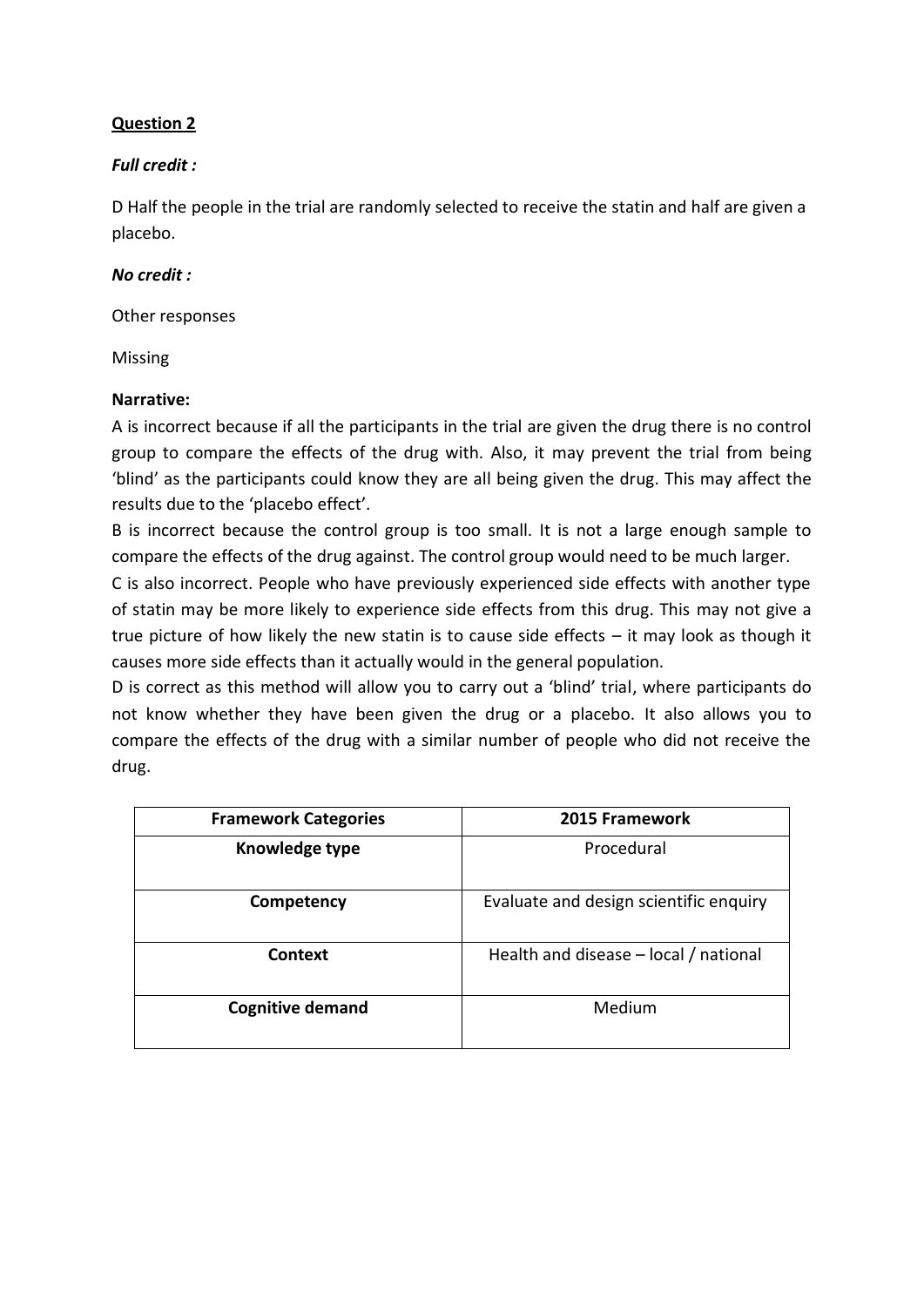# *Full credit :*

C A similar number of people reported side effects when taking the placebo as taking the statin

# *No credit :*

Other responses

Missing

## **Narrative :**

A is incorrect. The table shows that a number of people did report side effects, but as this number is similar to the number who reported side effects that did not take the drug (had the placebo) you cannot say that the side effects were caused by the drug.

B is incorrect for a similar reason to A. A similar number of people reported side effects whilst taking the placebo. Also, 29% of people did report side effects so you cannot say that it does not cause side effects.

C is the correct statement. This is the only conclusion from the options given that you can come to using the information from the table. The two percentages are very close together (only 2% apart).

D This statement is incorrect as it does not correspond to the information given in the table. The information says that 29% of people reported side effects. For this statement to be true the figure would need to be 100% or very close to it.

| <b>Framework Categories</b> | 2015 Framework                             |
|-----------------------------|--------------------------------------------|
| Knowledge type              | Epistemic                                  |
| Competency                  | Interpret data and evidence scientifically |
| Context                     | Health and disease - local / national      |
| <b>Cognitive demand</b>     | Medium                                     |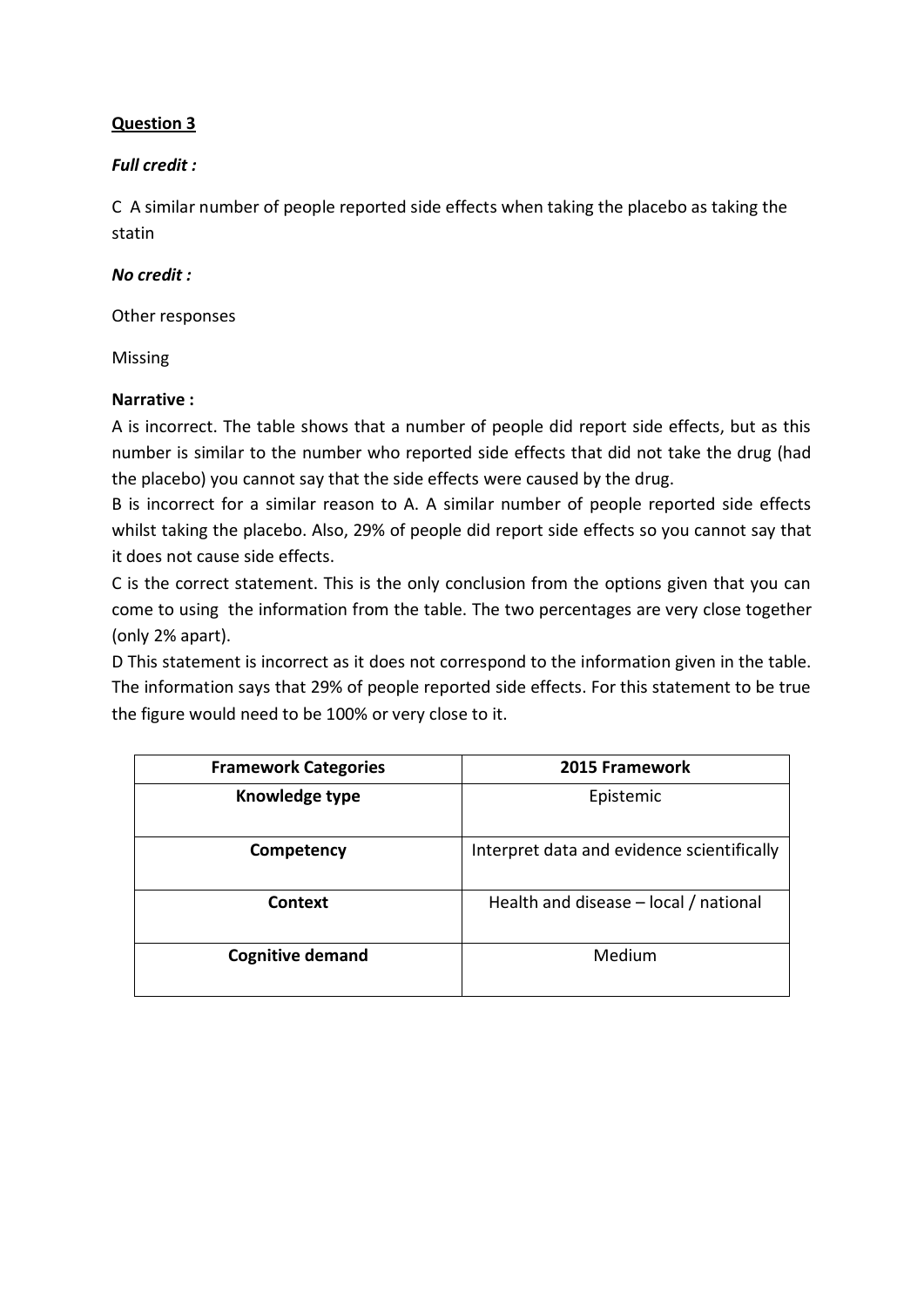# *Full credit :*

The severity of the side effects / what types of side effects / how bad the side effects are /if the side effects will make people really ill / if the side effects will make people die

#### *No credit :*

Other responses

Missing

#### **Narrative :**

The drug company doesn't just need to know how many people are experiencing side effects; it also needs to know the nature of those side effects and how severe they are. A small number of people experiencing severe or life threatening side effects may be more of a concern that a large number of people experiencing only mild side effects.

| <b>Framework Categories</b> | 2015 Framework                             |
|-----------------------------|--------------------------------------------|
| Knowledge type              | Procedural                                 |
| Competency                  | Interpret data and evidence scientifically |
| <b>Context</b>              | Health and disease - local / national      |
| <b>Cognitive demand</b>     | Medium                                     |

## **Question 5**

#### *Full credit :*

People don't think they need the statin because they don't actually feel ill People have heard scare stories about the side effects of statins in the media People are worried about the side effects even if they aren't actually experiencing them People are worried about the effect on their body in the long term / if they use them for a long time

People think its ok to stop taking them when their cholesterol goes down People find it hard to remember / can't be bothered to take the statin pill every day so they stop taking them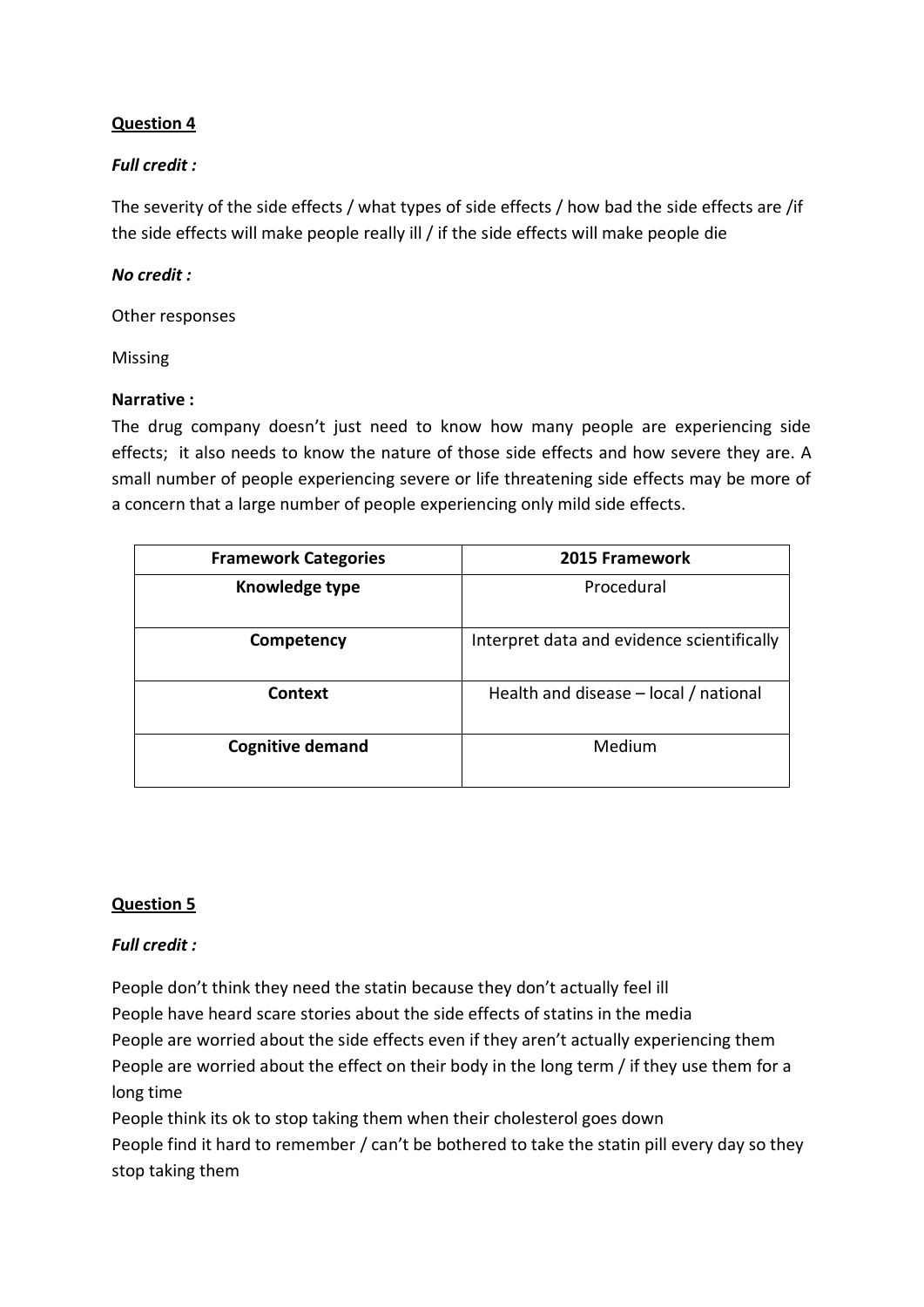# *Partial credit :*

If they don't need them anymore (without giving a further explanation) If they can't afford them ( this might apply in England where many people pay for prescriptions).

## *No credit :*

Other responses

Missing

#### **Narrative:**

The fact that a high proportion of people who start taking statins stop within a year does not prove that they cause side effects. For proof that this was the case we would need to know how many people had stopped taking the drug *because* of the side effects. There may be a variety of other reasons why people don't continue to take their statins – they may be scared off from taking it because of stories about side effects reported in the media, people may find it difficult to stick to the routine / regime of taking their statins each day, people may think they no longer need the statin once their cholesterol has gone down because their risk of heart attack / stroke has been reduced, and people who feel well may not take their medicine because they don't think they actually need it. People may weigh up the benefits and risks and decide that the benefits in terms of reduced risk of heart attack / stroke are not outweighed by the risk of experiencing side effects in the long term.

| <b>Framework Categories</b> | 2015 Framework                             |
|-----------------------------|--------------------------------------------|
| Knowledge type              | Epistemic                                  |
| Competency                  | Interpret data and evidence scientifically |
| Context                     | Health and disease – local / national      |
| <b>Cognitive demand</b>     | High                                       |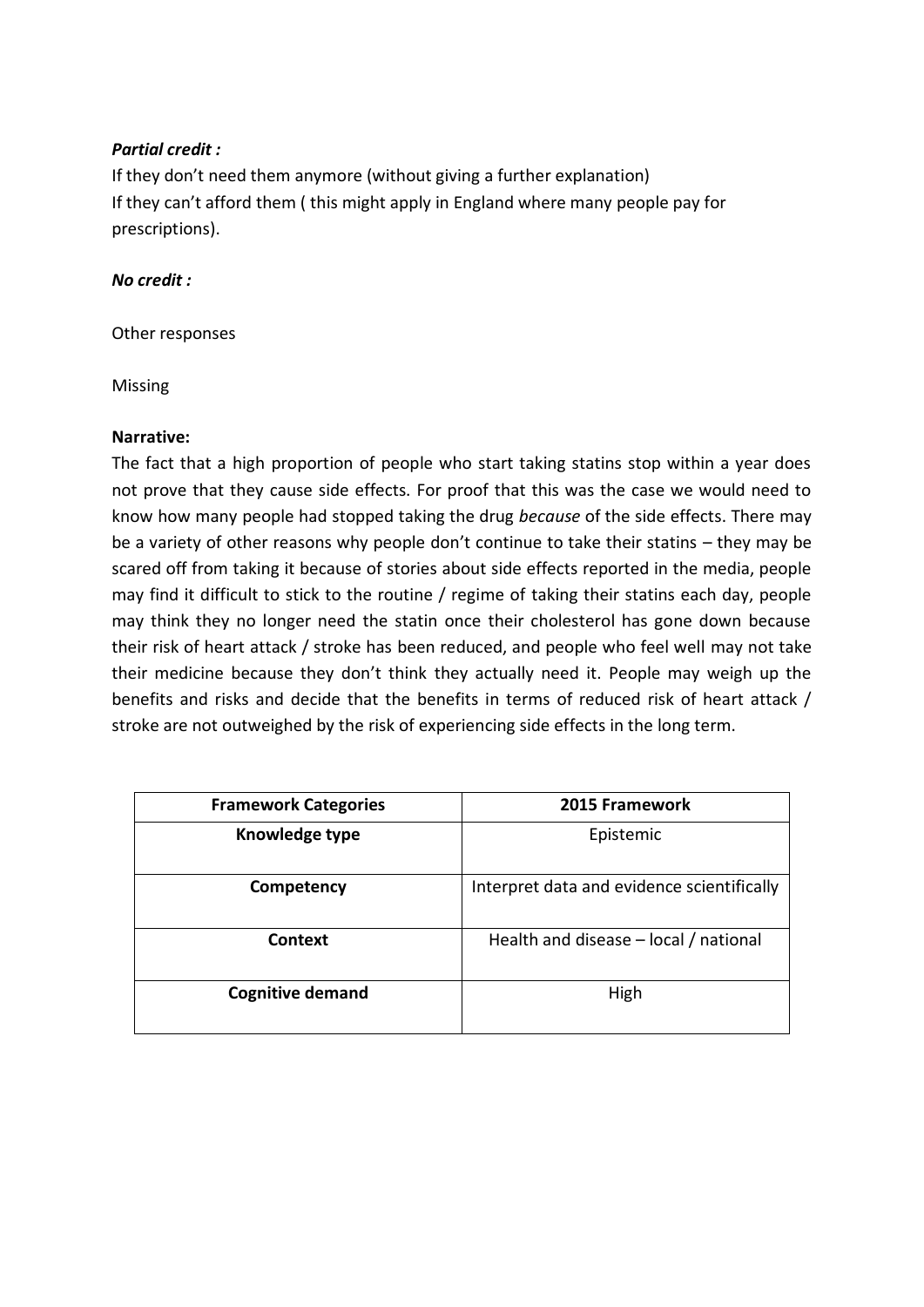## *Full credit :*

They can lead to blocked arteries Lead to increased amounts of cholesterol in the blood They can increase blood pressure (as a result of blocked arteries) They cause heart disease (by blocking the arteries) Increase the persons chance / risk of a heart attack or stroke

## *Partial credit :*

LDL's are 'bad' cholesterol

#### *No credit :*

Other responses

Missing

#### **Narrative:**

A higher proportion of LDLs leads to increased levels of cholesterol in a person's blood. The cholesterol can build up on the walls of the blood vessels, which causes narrowing of these vessels or even blockages. Narrowing of blood vessels causes high blood pressure, which can damage organs such as the eyes and kidneys. High blood pressure and narrowing of the arteries means that the heart has to work harder to pump blood around the body – this can lead to heart disease. Blockages in arteries supplying the heart can lead to heart attacks, blockages in arteries in the brain can lead to strokes. Both of these events can have serious complications for the person and can be fatal.

| <b>Framework Categories</b> | 2015 Framework                      |
|-----------------------------|-------------------------------------|
| Knowledge type              | Knowledge of the content of science |
| Competency                  | Explain phenomena scientifically    |
| Context                     | Health and disease – personal       |
| <b>Cognitive demand</b>     | Low / medium                        |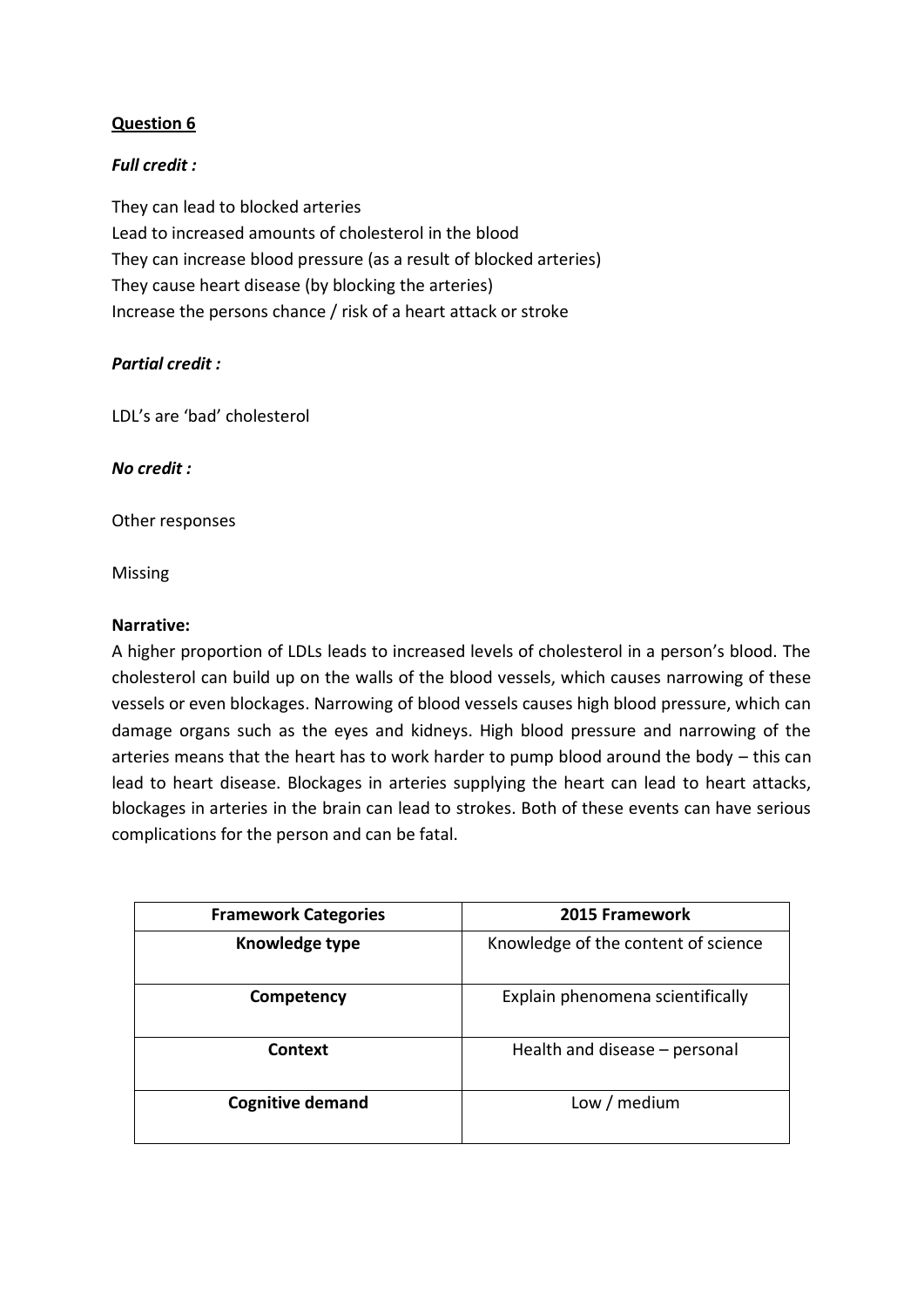## *Full credit :*

B Roger has continued to eat a diet that is high in saturated fats

#### *No credit :*

Other responses

Missing

#### **Narrative :**

A is incorrect. The incidence of side effects does not necessarily mean that the drug is not working properly. People can experience side effects but the drug will continue to work effectively. Side effects would only prevent an improvement in symptoms if the person chose to stop taking the drugs because of them.

B is correct. Statins work by lowering the amount of cholesterol produced by the liver. If a person continues to consume a diet that is high in saturated fat the LDL levels would remain high in proportion to the HDL levels (assuming that he was not also consuming large amounts of polyunsaturated fats as well). The statin will not be able to produce the effect of lowering cholesterol if the diet is continuing to add large amounts of saturated fat to the body – the effect of the statin would be negated by the high fat diet.

C is not correct. If the doctor increased the dose of the statin we would expect to see a greater reduction in the level of cholesterol in the blood.

D is incorrect. Forgetting to take the statin for 2 or 3 days in a 6 month period is unlikely to have a significant impact on the cholesterol levels overall as long as Roger resumed taking the statin on his return. The question says that his blood was tested each month. If there were to be any effect from not taking the statin for those two or 3 days it is likely to have only shown up in that month's blood test, not caused an effect at the end of the monitoring period.

| <b>Framework Categories</b> | 2015 Framework                      |
|-----------------------------|-------------------------------------|
| Knowledge type              | Knowledge of the content of science |
| Competency                  | Explain phenomena scientifically    |
| Context                     | Health and disease – personal       |
| <b>Cognitive demand</b>     | Low / medium                        |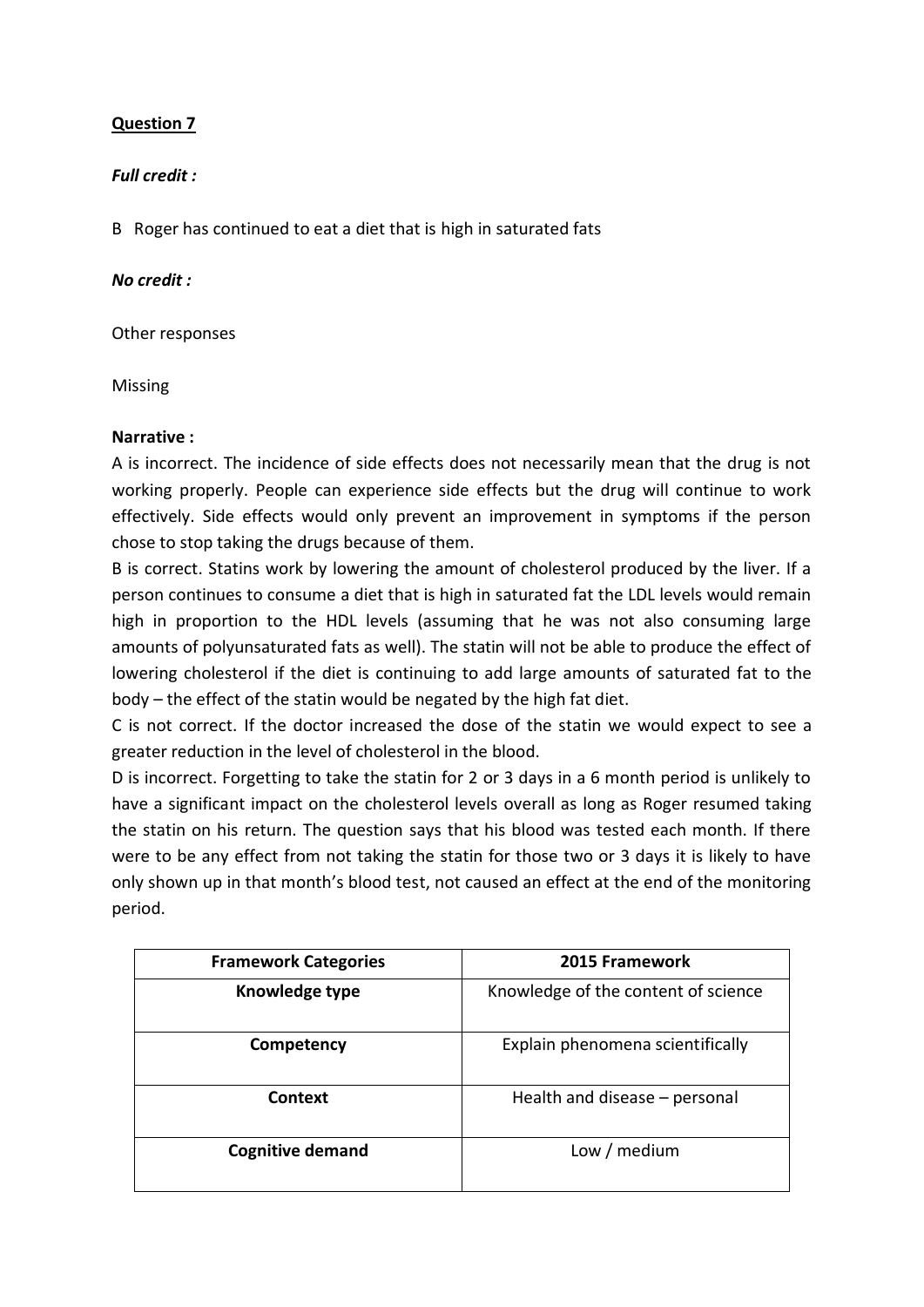# *Full credit :*

Eating a diet low in saturated fat Eating a diet higher in polyunsaturated fats Eating foods which contain plant sterols / plant stanols Eating a high fibre diet Taking regular exercise that raises the heart rate Eating a diet high in omega 3 fatty acids

# *Partial credit :*

Eating named types of cholesterol lowering margarines/ yoghurts etc (without saying that they contain plant sterols/plant stanols) Eating less red meat, cakes, pastries, butter, cream etc (without referring to saturated fat) Eating more oily fish (without referring to omega 3 oils) Using sunflower or olive oil (without referring to polyunsaturated fats) Eating less fat / eating a low fat diet (without referring to different types of fat) Stopping smoking Eating fruit and vegetables / wholegrains (without referring to fibre)

## *No credit :*

Other responses

Missing

## **Narrative :**

People should not rely on statins only to reduce cholesterol. Doctors will want to prescribe the lowest possible dose of statin to reduce the risk of side effects. People can also make lifestyle changes to reduce their cholesterol so that they do not need a statin, or they do not need such a high dose. Eating a diet low in saturated fat, and high in mono or polyunsaturated fats will help to keep a healthy proportion of HDL to LDL. Exercise, and stopping smoking can also help to lower cholesterol. Chemicals known as plant sterols / plant stanols are known to have a cholesterol lowering effect, and there are a wide variety of foods on the market such as yoghurts and spreads that people can eat to lower their cholesterol.

| <b>Framework Categories</b> | 2015 Framework |
|-----------------------------|----------------|
|-----------------------------|----------------|